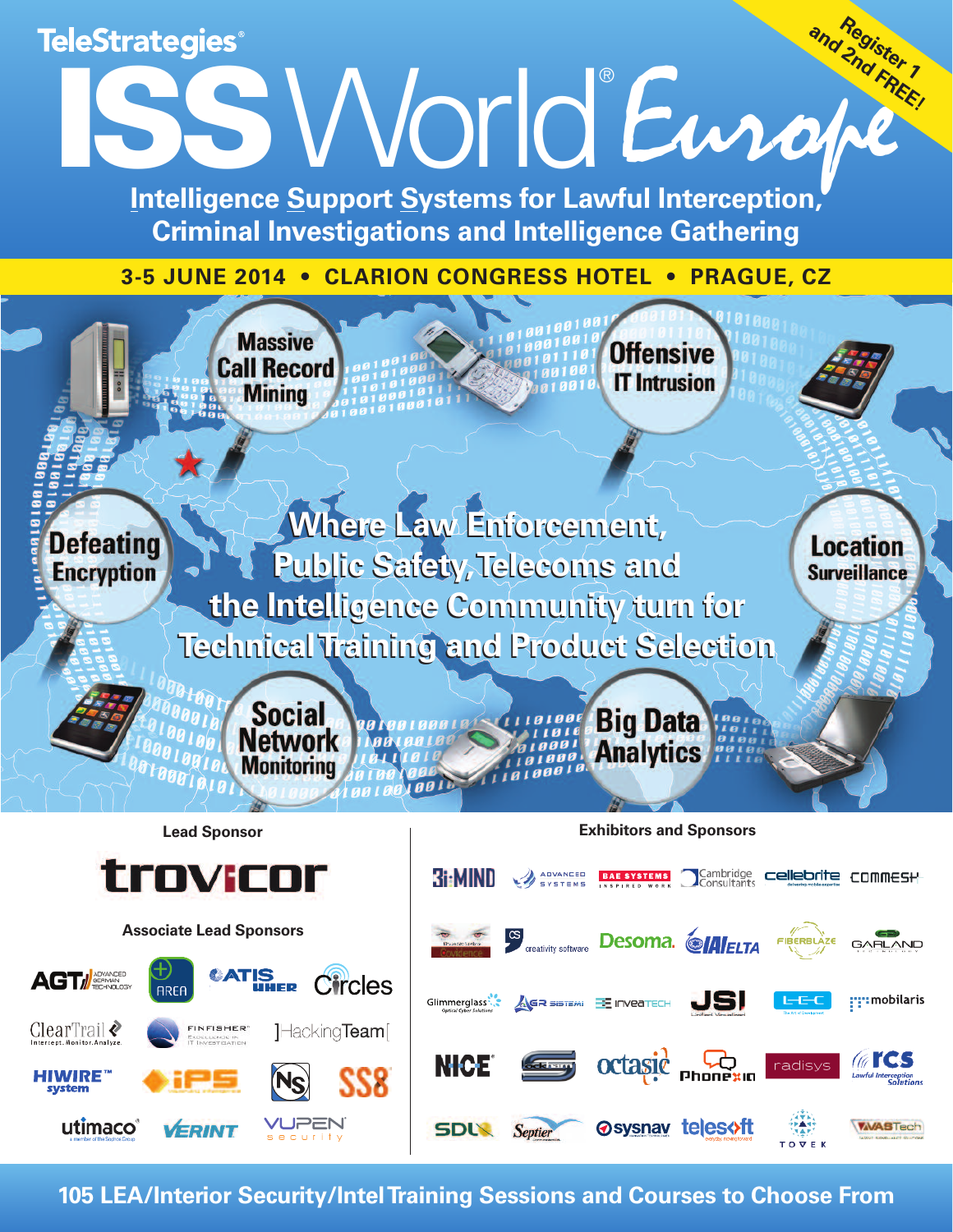# **ISS**World® Europe

**Intelligence Support Systems for Lawful Interception, Criminal Investigations and Intelligence Gathering**

### **3-5 JUNE 2014 • CLARION CONGRESS HOTEL • PRAGUE, CZ**

ISS World Europe is the world's largest gathering of European Law Enforcement, Intelligence and Homeland Security Analysts as well as Telecom Operators responsible for Lawful Interception, Hi-Tech Electronic Investigations and Network Intelligence Gathering.

ISS World Programs present the methodologies and tools for Law Enforcement, Public Safety and Government Intelligence Communities in the fight against drug trafficking, cyber money laundering, human trafficking, terrorism and other criminal activities conducted over today's Telecommunications network, the Internet and Social Networks.

#### **Track 1**

**ISS for Lawful Interception and Criminal Investigations**

#### **Track 2**

**ISS for Social Network Monitoring and Big Data Analytics**

#### **Track 3**

**ISS for Mobile Location, Surveillance and Signal Intercept**

#### **Track 4**

**EncryptedTraffic Monitoring and IT Intrusion Product Training** 

#### **Track 5**

**LEA** and Intelligence Analyst Training **and Product Demonstrations**

#### **Track 6**

**Social Network Monitoring and Big Data Analytics Product Demonstration**

#### **Track 7**

**Mobile Location, Surveillance and Signal Intercept Product Demonstration**

#### **Exhibits**

Wed. 4 June, 2014, 10:00 -17:00 Thurs. 5 June 2014, 9:30 -12:30

#### **Pre-ConferenceTraining Seminars**

#### **Tuesday, 3 June 2014**

#### **Seminar #1**

**8:30-4:30**

#### **Online Social Media and Internet Investigations**

*Presented by Charles Cohen, CohenTraining and Consulting, LLC Charles Cohen also holds the position of Commander, Cyber Crimes and InvestigativeTechnologies Section, Indiana State, USA*

#### **8:30-9:30: Session 1 of 6**

**What Investigators & Analysts Need To Know About Online Social Media**

**9:45-10:45: Session 2 of 6 OSINT and Criminal Investigations**

**11:00-12:00: Session 3 of 6 Successful Use of Online Social**

**Media in Criminal Investigations 1:00-2:00: Session 4 of 6**

**Counterintelligence & Liabilities Involving Online Social Media**

**2:15-3:15: Session 5 of 6 Facebook:Tools,Tricks, &Techniques Investigators Need to Know**

**3:30-4:30: Session 6 of 6 What Investigators NeedTo Know About Hiding On the Internet**

#### **Seminar #2**

#### **8:30-16:30**

**Understanding ISSTechnologies and Products Deployed in Telecommunications Networks and Monitoring Centers for Law Enforcement and Intelligence Analysis**

*Presented by: Dr. Jerry Lucas, President, TeleStrategies*

This one day pre-conference seminar covers the spectrum of ISS Technologies and Products deployed in today's fixed wire, mobile wireless and Internet Service

Provider networks and LEA Monitoring and Intelligence Gathering Centers. This all day seminar is ideal for those law enforcement, public safety and intelligence analysts who need an understanding of the ISS technologies to be discussed in the conference sessions and the ISS products displayed at the exhibit hall as well as an understanding of the buzz words and jargon used by telecom operator engineers and their vendors.

#### **08:30-10:45**

**UnderstandingWirelineTelecom Infrastructure, Interception and Related ISS Products 11:00-14:00 Understanding MobileWireless Infrastructure, Interception and Related ISS Products 14:15-16:30 Understanding the Internet, Interception and Related ISS Products**

#### **Seminar #3**

**8:30-16:30**

#### **Practitioners Guide to Internet Investigations**

*Presented by: Mark Bentley, Communications Data Expert, National Cyber Crime Law Enforcement, UK Police*

The aim of this 1 day seminar is to take the attendees from the basics of understanding the internet, how to find data, through to a full understanding of best practice of an internet investigator, having awareness and knowledge of all the tools available to achieve this.

This is exclusively Law Enforcement only, as Practical examples, covert and investigative methods will be given throughout the seminar.

#### **8:30-9:30**

**TheWorldWideWeb and the Internet 9:45-10:45 RecognizingTraffic Data**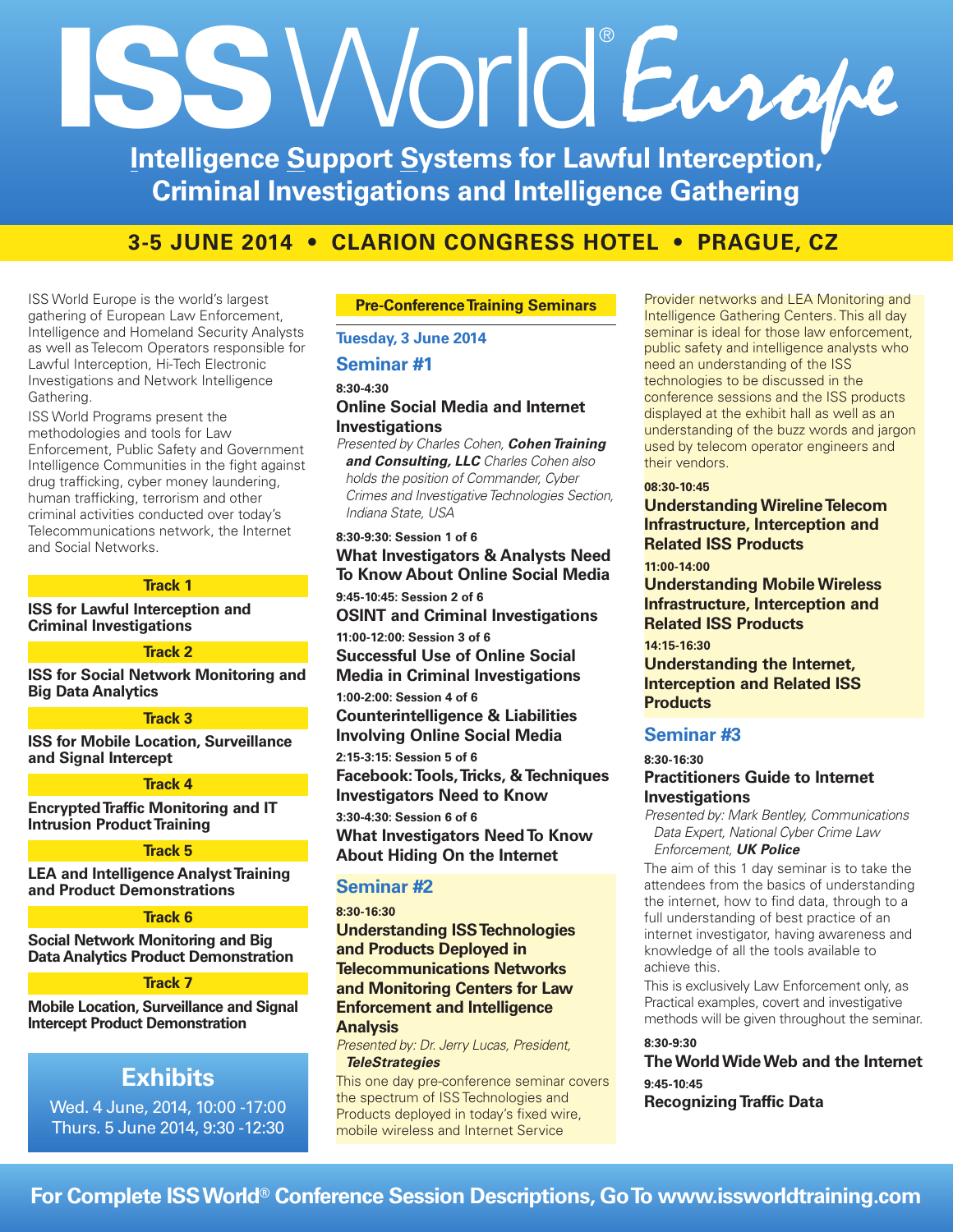# **ISS**World® Europe

**Intelligence Support Systems for Lawful Interception, Criminal Investigations and Intelligence Gathering**

## **3-5 JUNE 2014 • CLARION CONGRESS HOTEL • PRAGUE, CZ**

**11:00-12:00 WiFi and Mobile Data Intercept 13:00-14:00 EmergingTechnologies, Masking Tech andTools 14:15-15:15 AdvancedTechniques inTracing Suspects 15:30-16:30 Open Source Intelligence Training (OSINT)**

#### **Seminar #4**

#### **8:30-10:45**

#### **Beyond Google:What to Do When Google (Bing andYahoo) Do Not AnswerYour Questions in a UsefulWay**

*Presented by Stephen Arnold, ArnoldIT*

The purpose of this tutorial is to provide recommendations for specific online search tactics tailored to law enforcement and intelligence professionals. In this two hour session, Stephen E Arnold will walk through "how tos" for four specific cases/situations in which free open source online services can help handle the types of questions investigators and analysts often have in different languages.

Questions the presentation will address include:

- What are important tips to work around Google filters for general queries?
- When should Bing or Yahoo be used to dig more deeply into open source content?
- How does an investigator/analyst research content in language other than English?
- How does an investigator translate non-English content in real time and for free?
- What free tools are available to determine relationships among and between persons of interest?
- What free and open source information services provide current data about individuals and their activities?
- What free system displays relationships and telephone numbers in the Bing index?
- How can an investigator / analyst maximize time in a critical research task?

#### **Seminar #5**

**11:00-12:00 Smart Systems Substance or Shadow, Blind Spots or Shadow. Blind Spots in Mainstream Intelligence Systems**

*Presented by Stephen Arnold, ArnoldIT* Despite the high profile of Big Data and surveillance in the US, the systems used by intelligence and law enforcement professionals have limitations.

This lecture will seek to answer these key questions for practitioners in intelligence:

- Are next generation systems delivering value to licensees?
- Are sophisticated systems hardened and reliable?
- What are the limitations within which these smart systems operate for the intelligence professional?

#### **Seminar #6**

#### **1300-14:00**

#### **The Dark Side of the Internet —The HiddenTOR and I2P and HowThey Function**

*Presented by: Ross Bowerman, Detective Sergeant, Scottish Police College, UK*

#### **Seminar #7**

#### **14:15-16:30**

#### **Smartphone Application Challenges Encountered and Opportunities Presented to Law Enforcement**

*Presented by: MichaelWilliamson, Detective Inspector, Force Intelligence Bureau, Crime*

#### *and Safer Communities, UK*

A users overview of Smartphone applications, what they can do, implications, challenges and opportunities for law enforcement in obtaining results and coordinating our response to the overwhelming new apps appearing daily.

#### **Wednesday, 4 June 2014**

#### **8:15-8:30 Welcoming Remarks**

*Tatiana Lucas, ISSWorld Program Director, TeleStrategies*

**8:30-9:00**

**TopTen Internet Challenges Facing Law Enforcement and the Intelligence Community andWho at ISSWorld Europe has Solutions** *Dr. Jerry Lucas, President, TeleStrategies*

#### **Track 1**

#### **ISS for Lawful Interception and Criminal Investigations**

This track is for Telecom Operators and Law Enforcement/Intelligence/Defense Analysts who are responsible for specifying or developing lawful intercept network infrastructure.

#### **9:00-9:30**

**Forensic GradeTactical Surveillance and Monitoring Centre Portability, High Quality and Mobility in Nowadays Surveillance** *Presented by AREA*

#### **9:30-10:00**

**Keeping UpWith New Security Trends & SurveillanceTechnologies** *Presented by trovicor*

#### **11:30-12:00 Session A**

#### **Today's Interception In an Encrypted, Social and Clouded World**

*David Vincenzetti, CEO*, **Hacking Team** 

#### **11:30-12:00 Session B**

**HowToTrackTerrorist On the Internet** *Presented by HIWIRE System*

#### **12:00-12:30**

#### **Activate the IntelligenceTo Expand the Security**

GENESI Suite: the most complete Communication Intelligence Platform *Ugo Santillo, Sales Director, IPS*

#### **13:30-14:00**

**LI Going Dark** *RudolfWinschuh, Utimaco Safeware AG*

**14:00-14:30 True 100G BASE-xR4 Single Server Data Capture** *Presented by Fiberblaze*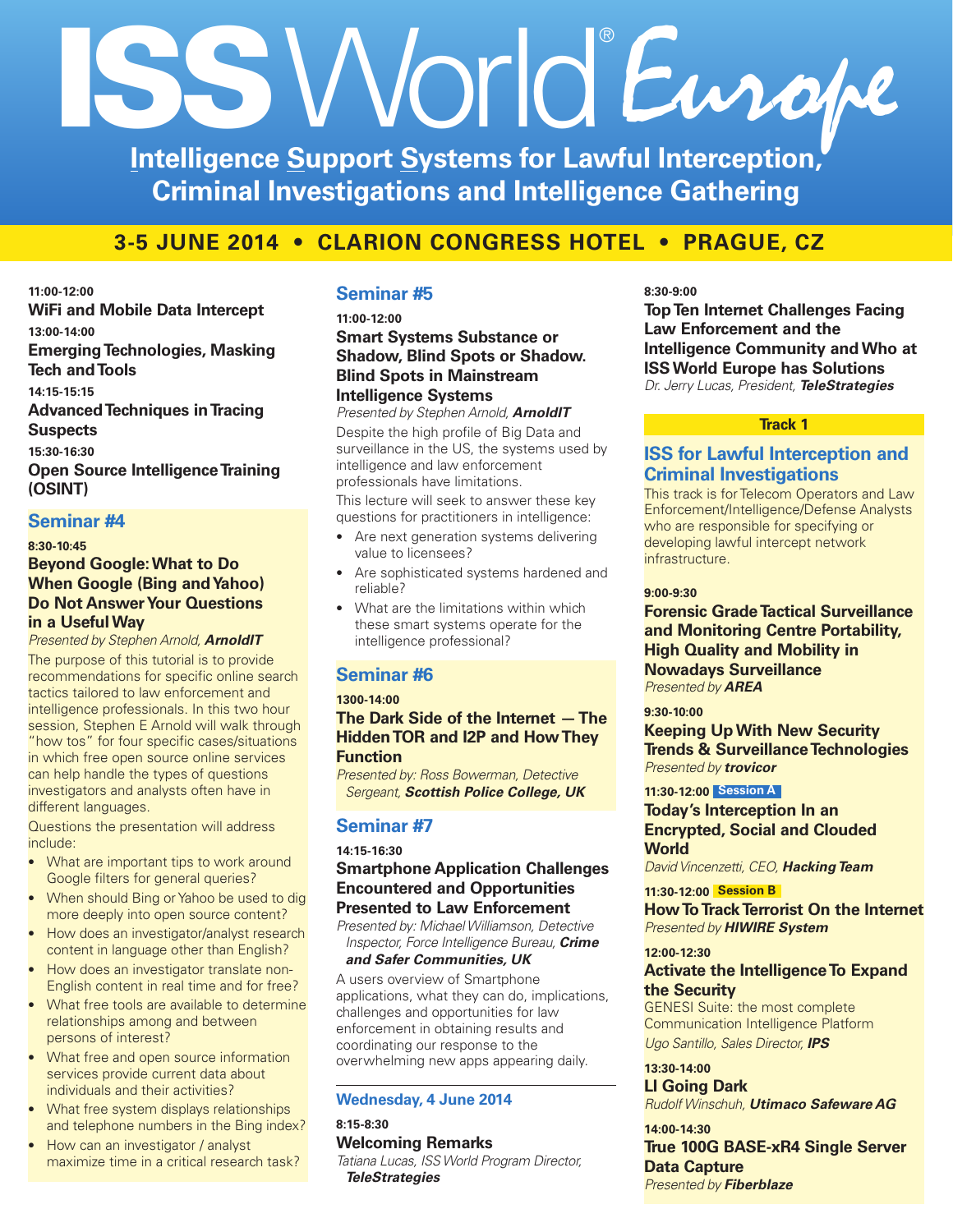#### **15:00-15:30 Session A**

**RAN Aware Network Intelligence and End-to-End Monitoring** *Chandresh Rupare, Radisys*

#### **15:30-16:00 Session A**

**Building a Center of Excellence Digital Forensics Lab: Initial Considerations;What Capabilities DoYouWant; Strategy for Success** *Presented by Phil Harrold, AGT*

#### **15:00-16:00 Session B**

**ETSI/TC LI Standards Update: Part 1** *Presented by Gerald McQuaid, Chairman, ETSI/TC LI and Committee Members*

**16:30-17:30 ETSI/TC LI Standards Update: Part 2** *Presented by Gerald McQuaid, Chairman,*

*ETSI/TC LI and Committee Members*

#### **Thursday, 5 June 2014**

**8:30-9:00**

#### **Who IsTalking andWhat? — Power of SpeechTechnologies**

*Radim Kudla, Head of Business Development, Phonexia*

**9:00-9:30**

#### **Application Level Interception in 100G Networks**

*Petr Kaštovský, INVEA-TECH*

#### **12:30-13:30 The Dark Side of the Internet -The HiddenTOR and I2P and HowThey Function**

*Ross Bowerman, Detective Sergeant, Scottish Police College, UK*

#### **Track 2**

#### **ISS for Social Network Monitoring and Big Data Analytics**

This track is for Intelligence Analysts and Law Enforcement agents who have to "connect the dots" between people, places and other entities by searching through massive amounts of unstructured data from various sources using visual analytics, semantic technologies, data mining, OSINT and other intelligence gathering tools and techniques

#### **Wednesday, 4 June 2014**

#### **9:00-9:30**

#### **Maintaining Cyber Intelligence In Expanding Data Networks**

*Glynn Barrett – Product Manager, Telesoft Technologies*

**9:30-10:00**

**Creating the Haystack and Finding the NeedleWithin**

#### *Lilach Shenker, Marketing Manager, NICE*

**11:30-12:00 INVESTIGO — From Information to Intelligence — A Multifaceted Intelligence Analysis** *Federico Ciceri, RCS*

**12:00-12:30 IP Deep Investigation Analytics** *Presented by trovicor*

**16:30-17:00**

#### **Voice Analytics — How to Mine Data from Speech Records**

*Radim Kudla, Head of Business Development, Phonexia*

#### **17:00-17:30 CyberCrime Intelligence-Case Studies**

*Presented by HIWIRE System*

#### **Thursday, 5 June 2014**

#### **8:30-9:00**

**Opening the Floodgate: Enabling You to Capture and Analyze Big Data Traffic** *Christopher Bihary, CEO/Founder, Garland*

*Technology, LLC*

#### **9:00-9:30**

**DESOMA IP-Analysis — Daisy, a Different Approach**

*MichaelWahl, Senior Sales and Business Development Manager, Desoma GmbH*

#### **10:30-11:00**

**Handling "Very Big Data" and Find the RightTarget**

*Presented by Advanced Systems*

#### **11:00-11:30**

**Deep Analytics-Going Beyond Big Data**

*Presented by HIWIRE System*

#### **12:30-13:30**

**Beyond Google:What to DoWhen Google (Bing andYahoo) Do Not AnswerYour Questions in a Useful Way**

*Stephen Arnold, ArnoldIT*

#### **Track 3**

#### **ISS for Mobile Location, Surveillance and Signal Intercept**

This track is for Law Enforcement, Interior Security and the Intelligence Community Authorities who must work with cellular and mobile satellite operators regarding mobile location, surveillance and intercept as well as analysis of mass geo-location data.

#### **Wednesday, 4 June 2014**

#### **9:00-9:30**

#### **Geo Location Resolution — A Stepping StoneTowardsTacking the Attribution Challenge** *Esti Peshin, Director of Cyber Programs, IAI-*

*ELTA*

#### **9:30-10:00**

**HybridTactical LTE, 3G & GSM IMSI Catchers**

*Presented by Septier Communication*

#### **13:30-14:00**

#### **How the Future of Policing Depends On the Latest Innovations In Wireless and Cellular**

*Tim Phipps, Business DevelopmentWireless, Cambridge Consultants*

**14:00-14:30**

#### **Hybrid LTE, 3G, & GSM Accurate Location Tracking** *Presented by Septier Communication*

#### **15:00-15:30**

**Trackwise — RealTime Location Application Used by the Law Enforcement Agencies** *Richard Lee, Creativity Software*

#### **15:30-16:00**

**Modern Approaches in Cyber Analytics — UtilizingTechniques from Advanced EW and Radar Arena** *Guy Alon, Marketing Director, IAI-ELTA*

#### **Thursday, 5 June 2014**

#### **12:30-13:30**

#### **Smartphone Application Challenges Encountered and Opportunities Presented to Law Enforcement**

*MichaelWilliamson, Detective Inspector, Force Intelligence Bureau, Crime and Safer Communities, UK*

#### **Track 4**

#### **EncryptedTraffic Monitoring and IT** Intrusion Product Training

This track is only open to Law Enforcement, Public Safety and Government Intelligence Community Attendees

#### **Wednesday, 4 June 2014**

**9:00-10:00 VUPEN Zero-Day Exploits for IT Intrusion (Computers & Mobiles)**

*Chaouki Bekrar, CEO & Director of Vulnerability Research, VUPEN*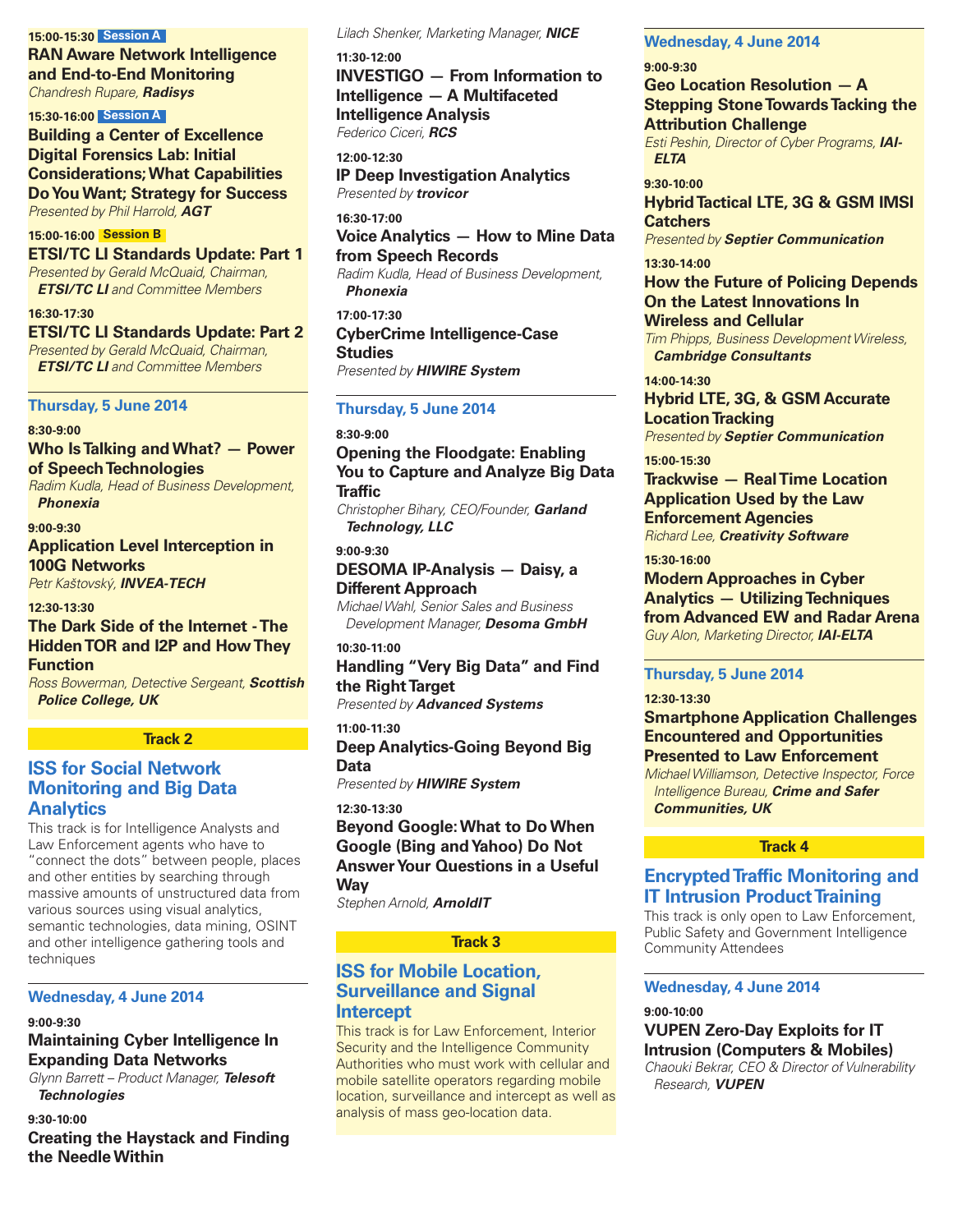**9:00-10:00 DARK EAGLE:The Ultimate Solution For Mobile Voice and Data Interception, PossibleWay of Remote Intrusion** *Giacomo Cera, GR Sistemi*

#### **11:30-12:30 Session A**

**Using Open-SourceTools to Conduct Governmental Investigations Against Serious Crime** *Presented by FinFisher GmbH*

#### **11:30-12:30 Session B**

**Virtual Human Intelligence for Digital Agents. Dual Use 2.0 Digital Infiltration** *Presented by AREA*

#### **13:30-14:30 Session A**

**Identifying Criminal Organizations On Social Networks By Intruding Communications Devices**

*Marco Valleri - CTO, Alberto Ornaghi – Software Architect, Alberto Pelliccione – Senior Software Developer*, **Hacking Team** 

#### **13:30-14:30 Session B**

**Do ItYourself (DIY) Program for Trojan Based Monitoring** *Jitendra Verma, Manager, Business*

*Development, ClearTrailTechnologies*

**15:00-16:00 Session A FinFisher — Next Generation Governmental Surveillance** Focus: Mobile Phone Monitoring *Presented by FinFisher GmbH*

**15:00-16:00 Session B Profile and Attack** *Fabio Romani, CMO, IPS*

#### **Thursday, 5 June 2014**

**8:30-9:30 Session A**

**Encryption of Mass-Communication Changed the Game's Rules, Learn HowTo Stay Ahead OfThreatsWith Remote Stealth Surveillance** *Presented by AGT*

**10:30-11:30 Session A Intruding Communication Devices: Live Demonstration of Latest Attack Techniques** *Marco Valleri - CTO, Alberto Ornaghi – Software*

*Architect, Alberto Pelliccione – Senior Software Developer*, **Hacking Team** 

**10:30-11:30 Session B Overcome the Encryption Challenge: Go BeyondTraditional Interception** *Ori Nurick, Director of Marketing, NICE*

#### **Tracks 5, 6 and 7**

#### **LEA, Intelligence and Defense AnalystTraining and Product Demonstration Track**

This training is only open to Law Enforcement, Public Safety and Government Intelligence Community Attendees.

#### **Track 5**

#### **Lawful Interception and Criminal Investigations Product Demonstration**

#### **Wednesday, 4 June 2014**

**9:00-9:30 Analyzing Multiple Data Sources in One Application** *Presented by SS8*

#### **9:30-10:00**

**Interception and Intelligence Gathering — Impact of Growing Bandwidth and New IP Applications** *Presented by SS8*

#### **11:30-12:00**

**Target Behavioural Analytics Based on Data Retention — A Demo** *Presented by trovicor*

#### **13:30-14:00 Session A**

**Target Profile Building On Trovicor Intelligence Platform** *Presented by trovicor*

#### **13:30-14:30 Session B**

**Leveraging the Best PhoneTraces InvestigationTechniques** *GuillaumeTissot, Business Development, Ockham Solutions*

#### **14:00-14:30 Session A**

**Cyber Security — A Demo** *Presented by trovicor*

#### **15:00-16:00 Session A**

**Advancing the Role of the Monitoring Center** *Presented by SS8*

**16:30-17:30 INVEA-TECH DR and LI Demonstration** *Petr Kaštovský, INVEA-TECH*

#### **Thursday, 5 June 2014**

**8:30-9:30 Session A New Digital Interception and Cyber Intelligence Instruments** *Presented by AREA*

#### **8:30-9:00 Session B**

**Target Profile Building on trovicor Intelligence Platform** *Presented by trovicor*

#### **8:30-9:30 Session C**

**The Content and Context Analysis of Intercepted Data** *Presented by TOVEK*

#### **9:00-9:30 Session A**

**Target Behavioural Analytics Based on Data Retention — A Demo** *Presented by trovicor*

**10:30-11:30 Session A Mito Cube: RCS LI platform, a Successful Case History** *Federico Ciceri, RCS*

**10:30-11:00 Session B Cyber Security — A Demo** *Presented by trovicor*

**11:00-11:30 Session A Dictionary Investigation — A Demo** *Presented by trovicor*

#### **12:30-13:30 Session A**

**New LI challenges. A Countrywide Integrated Solution:Voice, Data, Positioning and Encryption for Massive Interception** *Cristian D'Incertopadre, Sales, IPS*

#### **Track 6**

**Social Network Monitoring and Big Data Analytics Product Demonstration**

#### **Wednesday, 4 June 2014**

**9:00-9:30 Open SourceWeb Intelligence Extracting More Actionable Intelligence from the Open Source Web** *Natan Bandler, Director, Product Management, Verint* **9:30-10:00 Detecting and Eliminating Tomorrow's Nation-wide Cyber Threats** *Monique Lance, Marketing Manager, Verint*

**11:30-12:00 War on Social Media** *Prof. Mohamed Abdel Mottaleb, AGT*

**12:00-12:30 Social Media Steals Intelligence** *Prof. Mohamed Abdel Mottaleb, AGT*

**11:30-12:30 Klarios Analytics: Finding theTruth** *Presented by ATIS systems*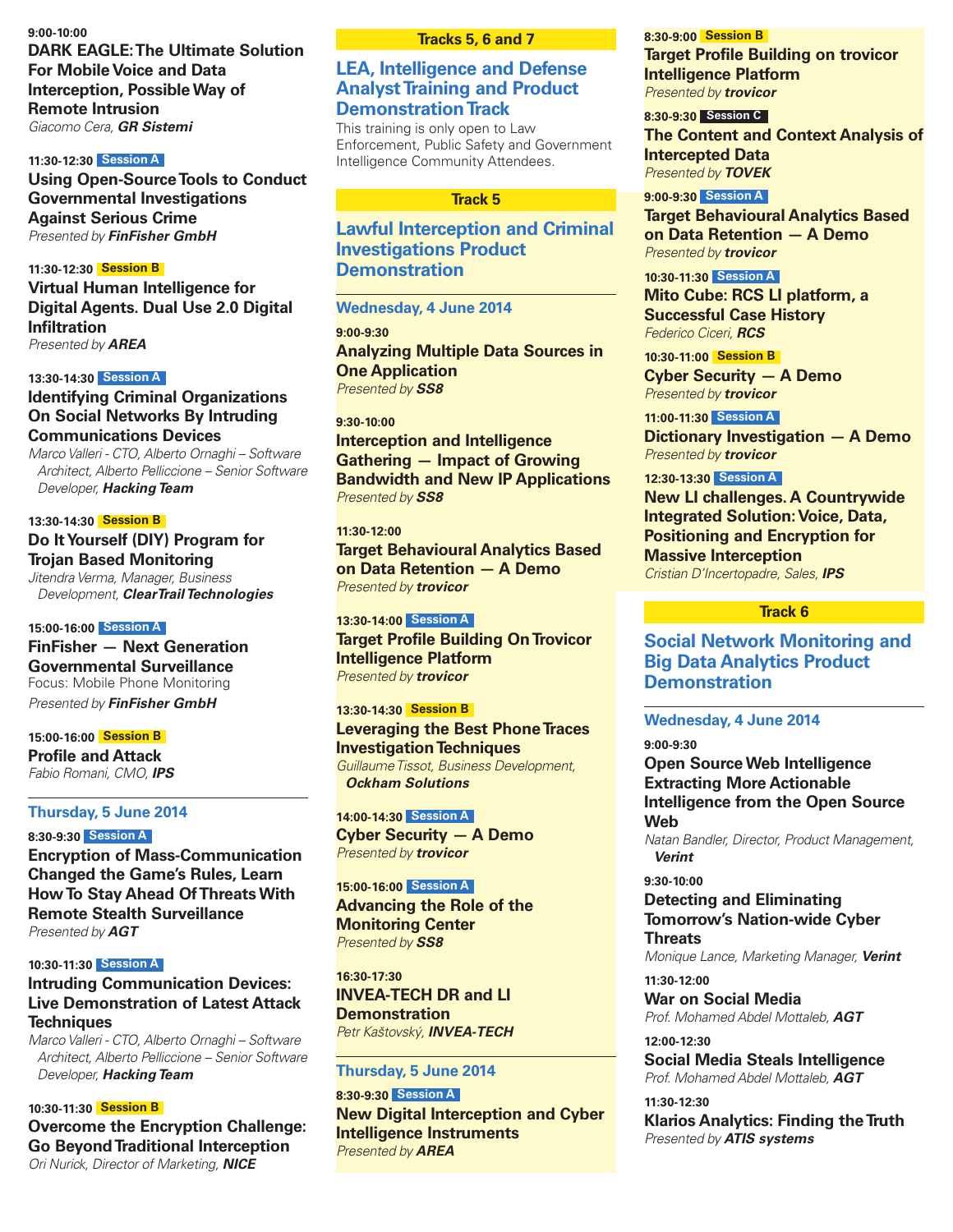#### **13:30-14:30 Handling Multilingual Big Data with SDL AutomatedTranslation**

*George Bara, Business Consultant for Enterprise and Government Solutions, SDL*

*Patrick Vanderper, Senior Sales Director Intelligence Solutions EMEA, SDL*

#### **15:00-15:30**

#### **Multi-dimensionalTactical Intelligence Solutions for Neutralizing GlobalThreats** *Amir Barel, VP, Verint*

#### **15:30-16:00**

#### **Announcing the Verint Integrated Suite of Solutions for Actionable Intelligence** *Monique Lance, Marketing Manager, Verint*

#### **Thursday, 5 June 2014**

**8:30-9:30 Mitigating the risk of encryption** *Presented by BAE Systems Applied Intelligence*

**10:30-11:00 Social Network Morning Session**

*Presented by Clear-TrailTechnologies*

**12:30-13:00 More Mass, LessWeight: Zeroing In on Actionable IntelligenceThrough Bundles of Big Data** *Amos Eliav, Senior Director, Verint*

**13:00-13:30 FeelTheir PulseWith Every Interaction: Extracting More Target Intelligence from Captured IP** *Amos Eliav, Senior Director, Verint*

#### **Track 7**

**Mobile Location, Surveillance and Signal Intercept Product Demonstration**

#### **Wednesday, 4 June 2014**

**11:30-12:30 CDMA Catcher and GSM/3G/LTE Catcher with Public Number Detection.Vehicle based and Portable solutions. InPoint SMS System. Mass Emergency Notification. Emergency GSM Network,Target Localization.** *Presented by NeoSoft*

#### **13:30-14:30**

**A Complete SolutionTo Acquire Satellite andTerrestrial Signals For Massive Data Analysis and Intelligence Reports** *Presented by VASTech*

**15:00-16:00 Navigation, Geopositioning and Tracking: NewTechnology to Overcome GPS Jamming or GPS-Denied Situations** *Presented by SYSNAV*

#### **Thursday, 5 June 2014**

#### **8:30-9:30 Session A**

**Audio,Video, GPS and More:Tactical Devices In A Strategic Vision** *Ugo Santillo, Sales Director, IPS*

#### **9:00-9:30**

**Portable Active System. GSM/3G/4G/LTE and CDMA Active, Passive and Hybrid Systems** *Presented by NeoSoft*

#### **10:30-11:30 Session A**

**TESLA: Latest Undetectable Technology forTracking and Audio Bug, Data Streaming by LTE, UMTS, GPRSWIFI & BT**

We will demonstrate real case of installation in a car, using opening tools and shown real installation giving tips & Tricks

*Giacomo Cera, GR Sistemi*

**10:30-11:30 Session B Flexible SDR Platforms for Multistandard Base Stations** *Presented by Octasic*

### **Exhibits**

Wed. 4 June, 2014, 10:00 -17:00 Thurs. 5 June 2014, 9:30 -12:30

#### **Registration Information** *Save \$300 by registering before 29 April, 2014*

| <b>Telecommunications Service Provider or Government Registration</b> |  |
|-----------------------------------------------------------------------|--|
| ISS World Conference (Tracks 1–3).                                    |  |
|                                                                       |  |
|                                                                       |  |

#### **Law Enforcement/DHS/IC/DoD Registration\***

| ISS World Conference (Tracks 1–3), Training Tracks 4–7, |  |
|---------------------------------------------------------|--|
|                                                         |  |
|                                                         |  |

#### **Vendor Registration**

| ISS World Conference (Tracks 1–3). |  |
|------------------------------------|--|
|                                    |  |
|                                    |  |

*\*Note:To Attend the LEA/DHS/IC/DoDTraining Tracks 4-7 you must be a sworn law enforcement officer or military/intelligence/government employee. Also you must register by 30 May 2014 in order to verify eligibility. Government photo ID required for classroom access.*

**Free Colleague Registration:** Register as paid and you can invite a colleague to join you at ISS World Europe with a full, free conference pass. If you have not identified your guest at this time, just enter "guest of" followed by your name and complete with your contact information. You can register your guest at no charge at a later time.

#### **Conference and Exhibitions: Clarion Congress Hotel Prague**.

To reserve a room at the early bird rate of 99 EUR (\$135 US) go to www.issworldtraining.com and select ISS World Europe 2014 or call 420 211 131 119 and reference ISS World 2014. Early bird rate expires 3 April 2014.

**International Attendees:** If you need Visa assistance to attend ISS World, please contact Tatiana Lucas at talucas@telestrategies.com

**Conference by Invitation Only:** To attend ISS World you must be a Telecommunications Service Provider, government employee, LEA or vendor with LI, surveillance or network products or services. If you have questions e-mail Tatiana Lucas at talucas@telestrategies.com.

#### **Registration**

**Phone: 1-703-734-7050 Fax: 1-703-734-9371 Online: www.issworldtraining.com**